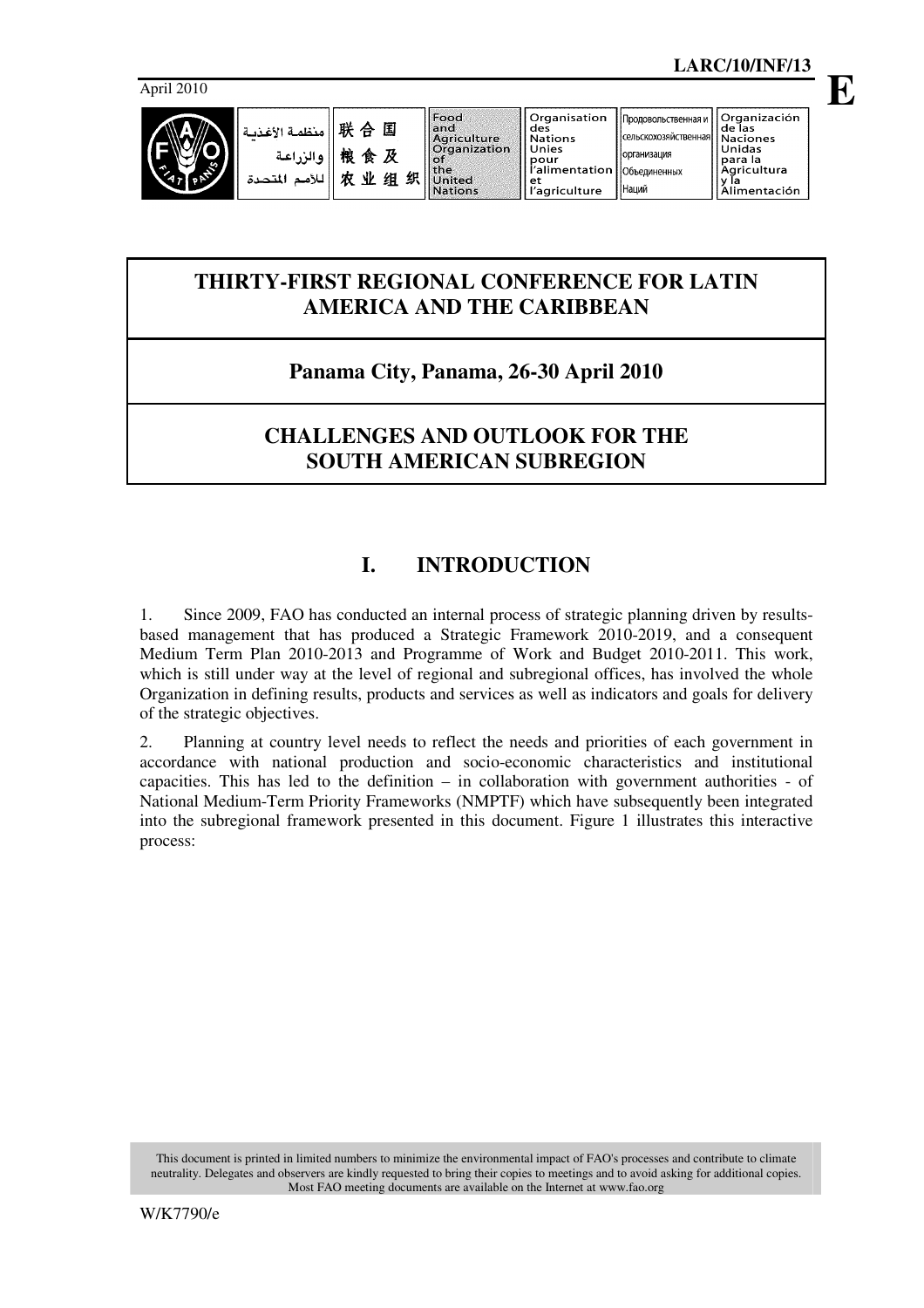

#### **Figure 1:** Process of elaboration of the priorities framework of the FAO Subregional Office for South America

3. The process of identification of priorities at different levels of programming (regional, subregional and national) takes into account the available resources and technical capacities of the Organization. This helps determine those areas in which FAO should concentrate its efforts to achieve concrete and measurable benefits for member countries.

4. The final document, the NMTPF, is therefore the result of convergence and broad discussion between the Organization and different public bodies operating in areas within FAO's remit. The joint elaboration of the programme document ends with its ratification by both sides, which moves the process forward from policy declaration to concrete technical assistance and cooperation projects.

5. The FAO Regional Conference, as part of the Organization's system of governance, provides an opportunity for broad discussion with countries to validate identified priorities. This serves to better allocate resources and to produce greater operational effectiveness at all levels of the Organization's intervention.

6. This document outlines the results of this process, with an executive summary and an explanation of subregional context, critical areas for attention and policy recommendations.

## **II. SUBREGIONAL CONTEXT**

#### *Economic and financial situation*

7. The food and financial crisis of 2008 and 2009 has had important consequences not only on the state of destitution, poverty and food security, but also on the changing focus of national public agendas to deal with these challenges. While agricultural prices have fallen 22% since their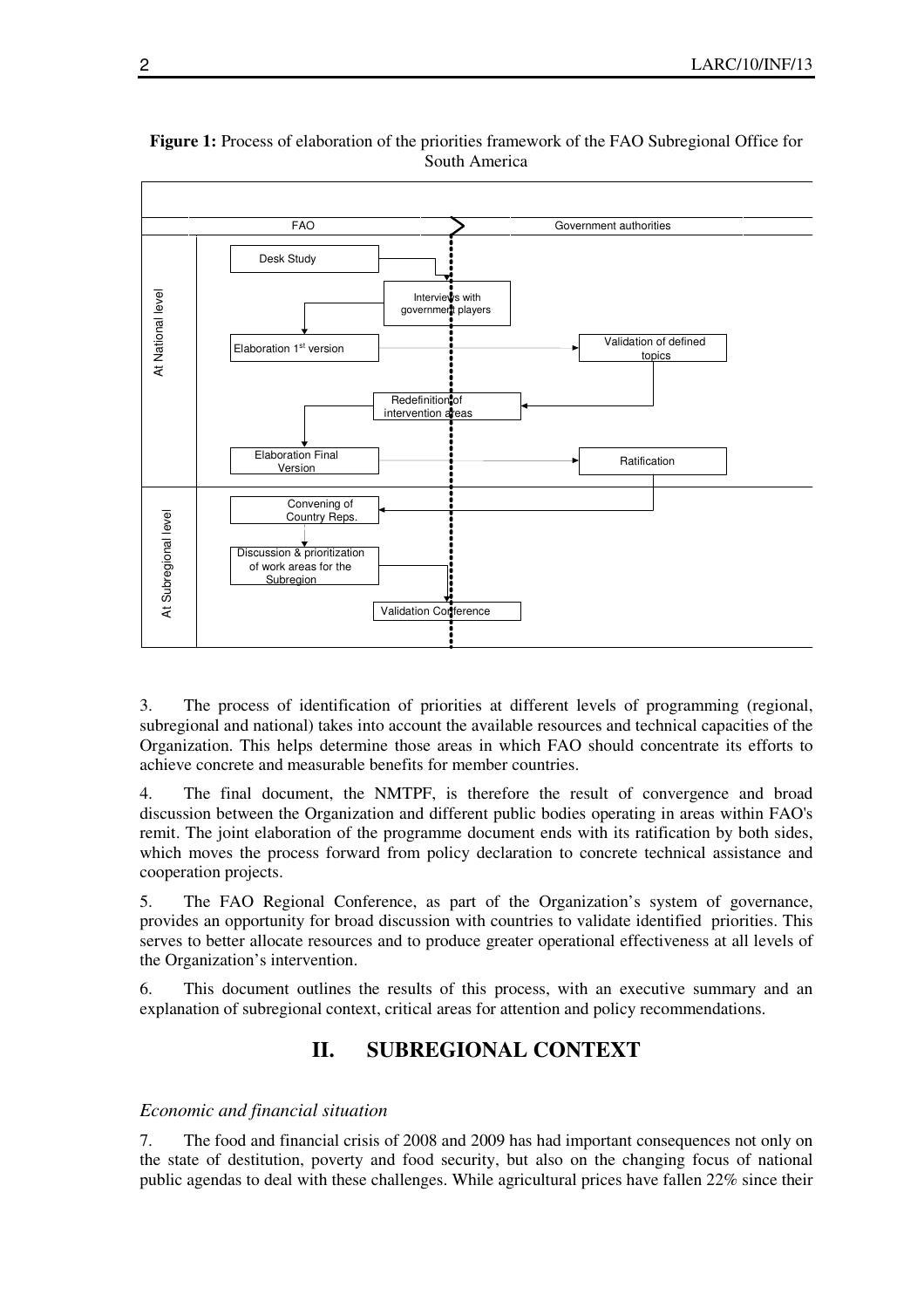peak in June 2008, they remain at double their lowest levels in the early 2000s. The recent fall in agricultural prices (relative to previous highs) reflects the fall in the price of oil – a key component of costs – and the greater stockpiles of basic commodities, including rice, maize and wheat, that have resulted from good harvests and more land given over to essential crops. The reduction is also due to a government agenda that has concentrated on revitalization of the domestic staple food market, risk awareness and management – volatility of prices, natural and financial disasters – and reinforcement of social safety nets.

8. The impact has varied widely; the most affected countries have been those that are net food and energy importers and that have high indices of poverty, which saw a decline in demand for their exports and reduced external financial flows. The situation has been compounded in several countries by the impact of extreme climatic events, including drought and flooding. The crisis has wiped out almost two decades of progress in the fight against hunger. With regard to undernutrition, projections for 2009 indicate 1.020 billion undernourished people in the world, with the figure for Latin America and the Caribbean returning to its level of 1990-1992, i.e. 53 million undernourished people (10% of the regional population).

9. The region had shown considerable progress in reducing poverty between 1990 and 2008, with poverty falling 15 percentage points, equivalent to 18 million fewer poor people in 2008 than in 1990. Similarly, the figures for extreme poverty indicated 22 million fewer destitute people during the same period.





#### Millions of persons

10. South America as a whole was the subregion that had made the greatest progress in the fight against hunger before the crisis, reducing the proportion of undernourished population from 12% in 1990-92 to 8% in 2004-06. However, closer analysis and a distinction between Southern Cone countries and Andean countries indicate an obvious disparity of results for the subregion. The best outcome was in the Southern Cone, with virtually no regression but considerable progress. Brazil leads the reduction in hunger, having successfully lifted 4 million people out of undernutrition in 15 years (see Figure 3).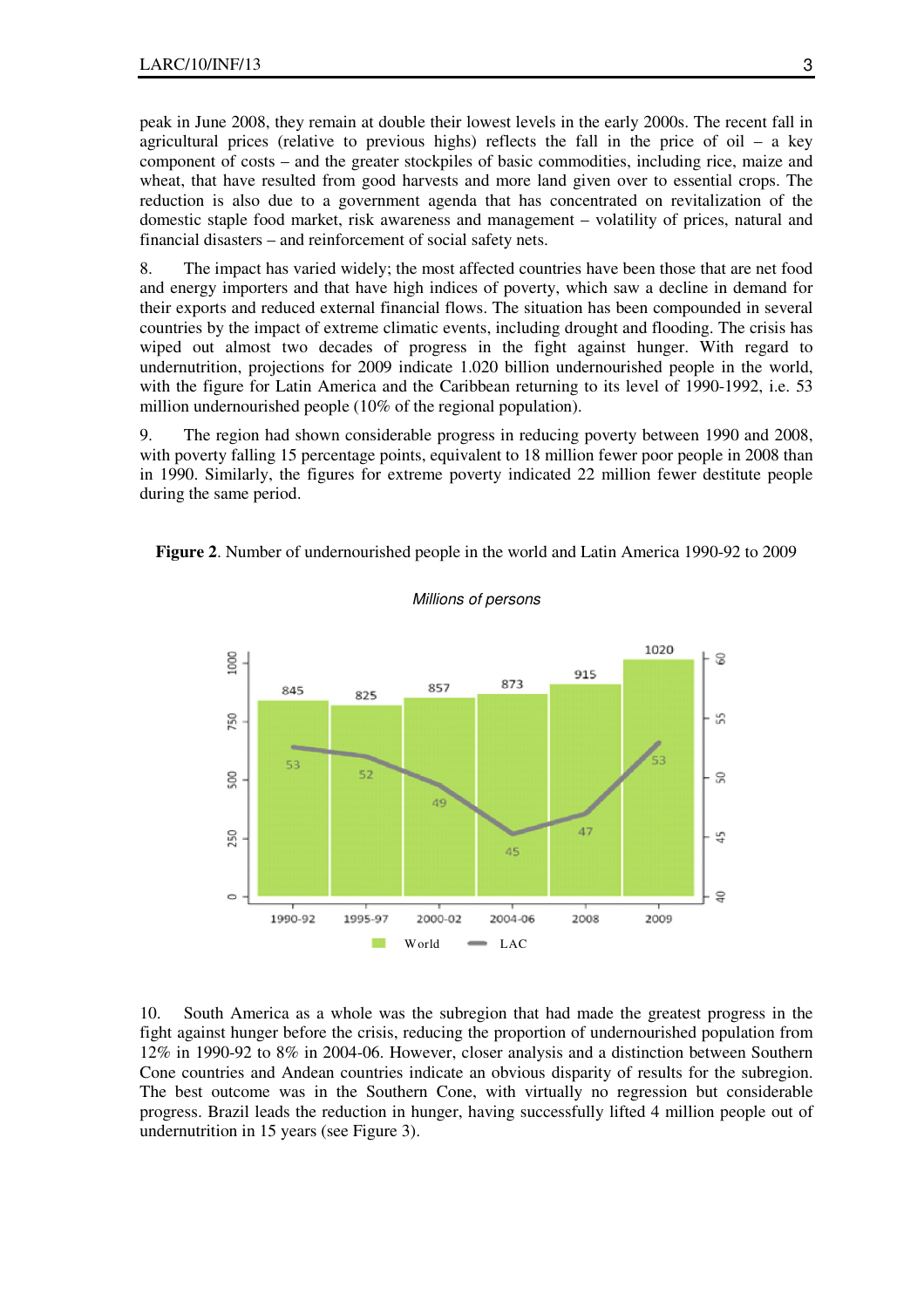

**Figure 3.** Percentage of undernourished people in the Southern Cone, 1990-92 – 2004-06

11. The poverty trend improved favourably during the 1990s and until 2007. Most of the countries in this area, with the exception of Paraguay, succeeded in reducing their prevalence of poverty, while all reduced their figures for extreme poverty. In Paraguay, poverty and child malnutrition amount to 60.5% and 11% respectively.

12. Significant progress has also been made in the area that includes the Andean countries, although in some cases the situation worsened between the early 1990s and the middle of the current decade. By ranking, Peru, Colombia and Ecuador are the countries that made the most progress, together helping reduce undernutrition in this area by more than 4 million people.

13. Meanwhile, Bolivia and Venezuela are the only two countries of South America that experienced an increase in undernourished population during the same period: 500 000 and one million people respectively. The case of Venezuela is particular in that while the percentage of population suffering from hunger also increased from 10% in 1990-92 to 12% in 2004-06, this was a period immediately after an economic and political crisis that seriously contracted the economy in 2002 and 2003. However, the rapid economic growth of subsequent years is expected to have substantially improved access to food, as the incidence of poverty fell from 19% to 8.5% between 2004 and 2007.

14. The period between 1990 and 2006 was therefore one of significant progress in the eradication of hunger, if we consider that some 8 million people were no longer undernourished in the whole subregion.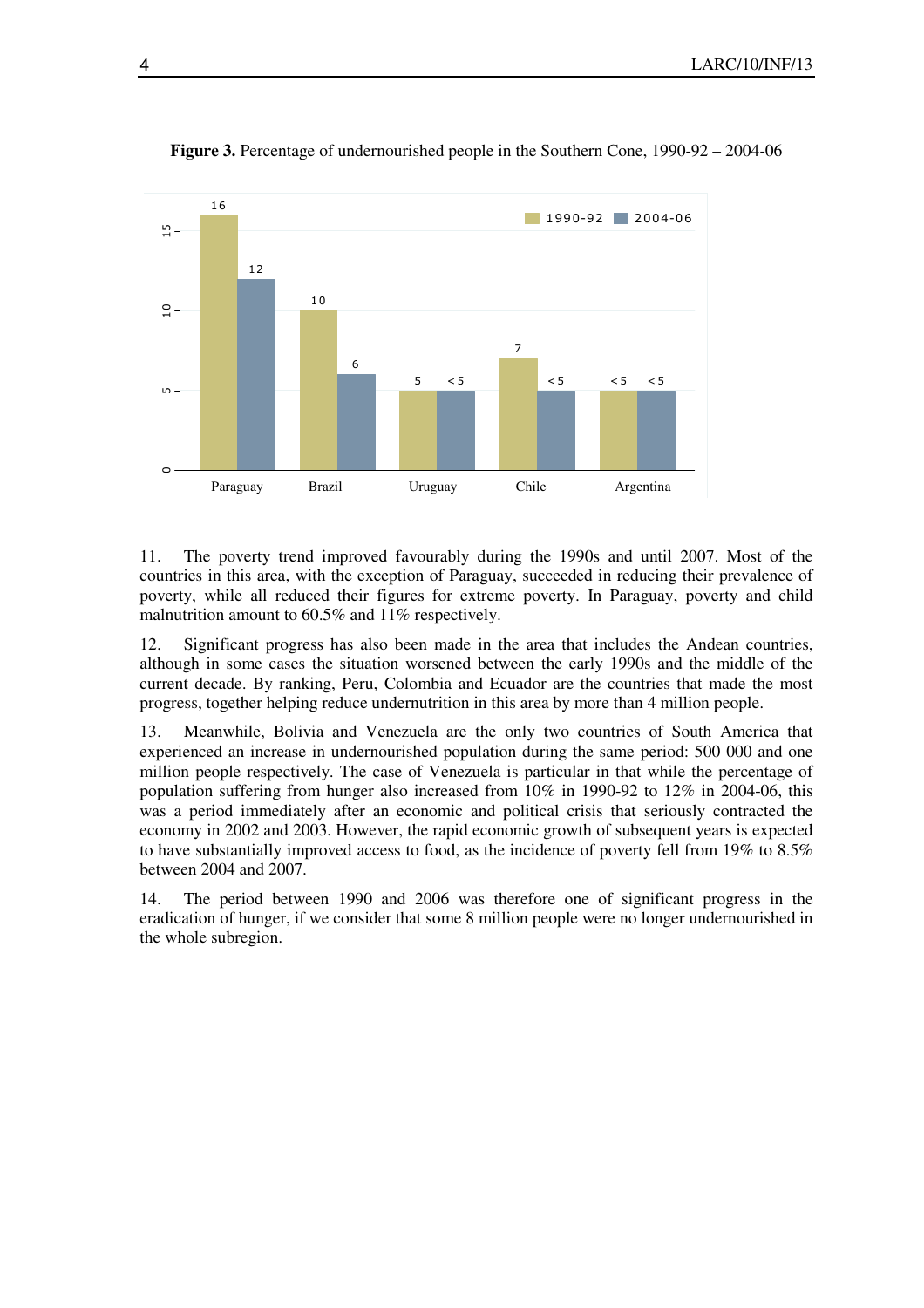

**Figure 4.** Percentage of undernourished people in the Andean countries 1990-92 – 2004-06

#### *State of agriculture, forestry and fisheries*

15. In recent years, agriculture in the subregion, especially in the Southern Cone and Bolivia, has experienced an increase in value of exports of cereals and oilseed crops. The highest rise in international prices of these commodities occurred during the period 2006-2008, benefiting Argentina, Paraguay, Uruguay and Brazil. On the other hand, prices of roots, tubers and tropical fruit grew more slowly, with the result that the Andean countries (importers of cereals and oilseed crops) saw a reduction in their agricultural trade flows in 2007-2008.

16. Countries that have specialized in a select number of agricultural exports are especially vulnerable to the impact of volatility. In addition, heightened uncertainty risks discouraging agricultural production and investment, thus weakening local food supply and exacerbating the food security challenge of poorer households.

17. South America is the world leader in beef exports, accounting for 43% of the global total. Beef is also the main item produced by the livestock sector accounting for 62% of its total value. Poultry and pig raising are also significant, at 30% and 7% respectively. Small livestock are less important economically but nevertheless relevant in terms of food and nutritional security because most of the species involved are found on small family farms for which they provide food with high nutritional value.

18. The dairy sector is led by Argentina and Uruguay which account for 56% and 18% of subregional exports respectively. Venezuela, Chile and Brazil are the subregion's main importers of meat and dairy products (excluding Chile for the latter item). Small dairy farms account for a significant share of production in the subregion (60% of the total) and are the main supplier of local markets. However, this sector has difficulty accessing the higher echelons of the value chain, mainly because of technical limitations, lack of commercial capacity and barriers in the form of quality standards.

19. Throughout LAC, and in South America especially, most stockraising is extensive. Grazing techniques in the subregion contribute to soil degradation, with 70% of rangeland under moderate to severe degradation.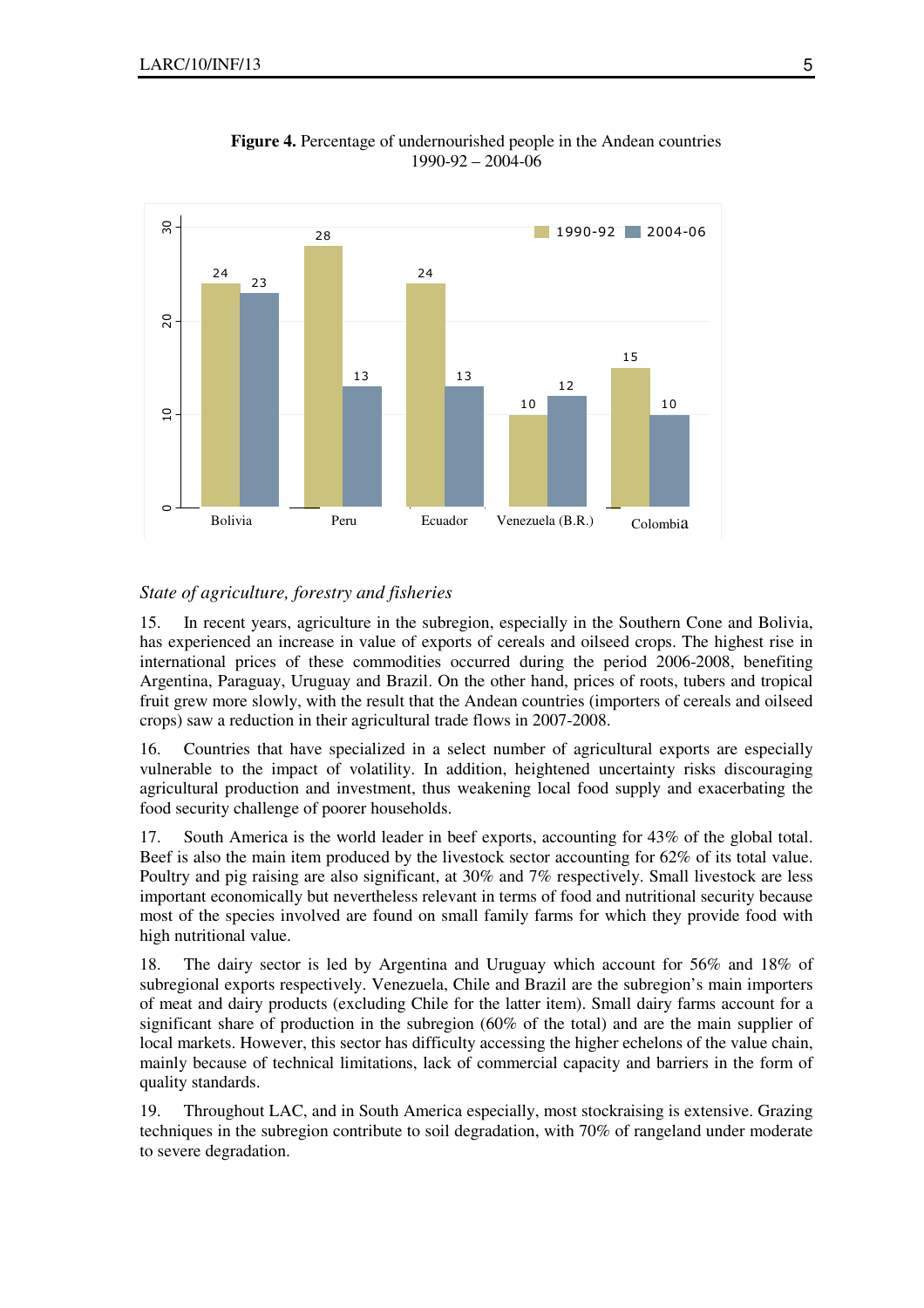20. With regard to forestry, South America's forests covered 831 million hectares in 2005, equivalent to 54.15% of the total forest area of the American continent and more than 20% of global forest area. Chile and Brazil are world leaders in the production and export of industrial roundwood, sawnwood and woodpulp. In addition, non-wood forest products have increased and will continue to grow in the next years, with significant benefits to forest-dwelling communities.

21. However, natural forests are under increased pressure from industrialization policies and from continuing global demand for agricultural, livestock, forest and biofuel products. Annual forest loss in 1990-2005 was -0.44%, while South America lost an annual -0.50% in the period from 2000-2005. Latin America and the Caribbean is responsible for more than half the world's total deforestation, in spite of an expansion of protected areas in the region, and the subregion accounts for more than 90% of this loss.

22. Although several countries have made good progress through their National Forest Programmes, the institutional forest structures of other countries still face challenges because of their limited capacity to sustainable manage forest resources. The subregion as a whole has prospects of growth on account of an improved capacity to sustainably use its wood and nonwood resources and because of its environmental services linked to the carbon credit market.

23. With regard to fisheries, Peru ranks second in the world and Chile sixth. Chile is also among the world leaders in aquaculture, with an annual output of more than 800 000 tonnes.

24. While aquaculture has experienced accelerated growth, many of the region's important fisheries have reached their production limit. Aquaculture therefore presents considerable untapped potential for providing the population with high-nutritional value but low-cost food.

25. Nevertheless, aquaculture has encountered problems, including outbreaks of disease resulting from environmentally inappropriate agricultural practices. In addition, the higher price of inputs, particularly feed and fuel, have affected small aquaculture activities with limited resources.

26. South America's natural resources have a fundamental mitigation and adaptation role to play in countering climate change. Key mitigation actions include determination of gas emissions from production sectors, clean food production measures (CDM) and energy saving.

27. Although the countries of the subregion have introduced adaptation measures, the impact of natural disasters - which have occurred with greater frequency and intensity - continues to burden livelihoods and food security. By way of example, there has been an upsurge in flooding (Ecuador), drought (Southern Cone) and extreme cold (Andean countries). Although there have been few assessments of the damage caused, ECLAC estimates a material loss of about 7 000 million USD and an average of 4.5 million people affected each year by natural disasters in Latin America and the Caribbean.

28. Under these circumstances, food security has been affected in all its dimensions, especially availability and access. In terms of availability, impact on food production affects food distribution at global and local level. Globally, higher yields are expected in temperate zones and lower yields in tropical zones. This is very serious for low-income countries that have limited financial capacity for trade and are highly dependent on domestic production, as they will be unable to respond to lower yields and will have to depend increasingly on food aid. As regards access, impacts on all forms of agricultural production affect the livelihoods of producers who depend on the sector, especially poorer producers with limited adaptation capacity (FAO, 2008).

29. Some countries have focused on Disaster Risk Management (DRM) as a strategy of adaptation to climate change. They have done this through the institutional strengthening of national and subnational systems of risk management in agriculture and forestry, as a complement to existing civil protection systems. These systems have changed the paradigm from crisis management to risk management (prevention, mitigation, warning, response, recovery and development). As part of DRM, there has been encouragement to adopt the production practices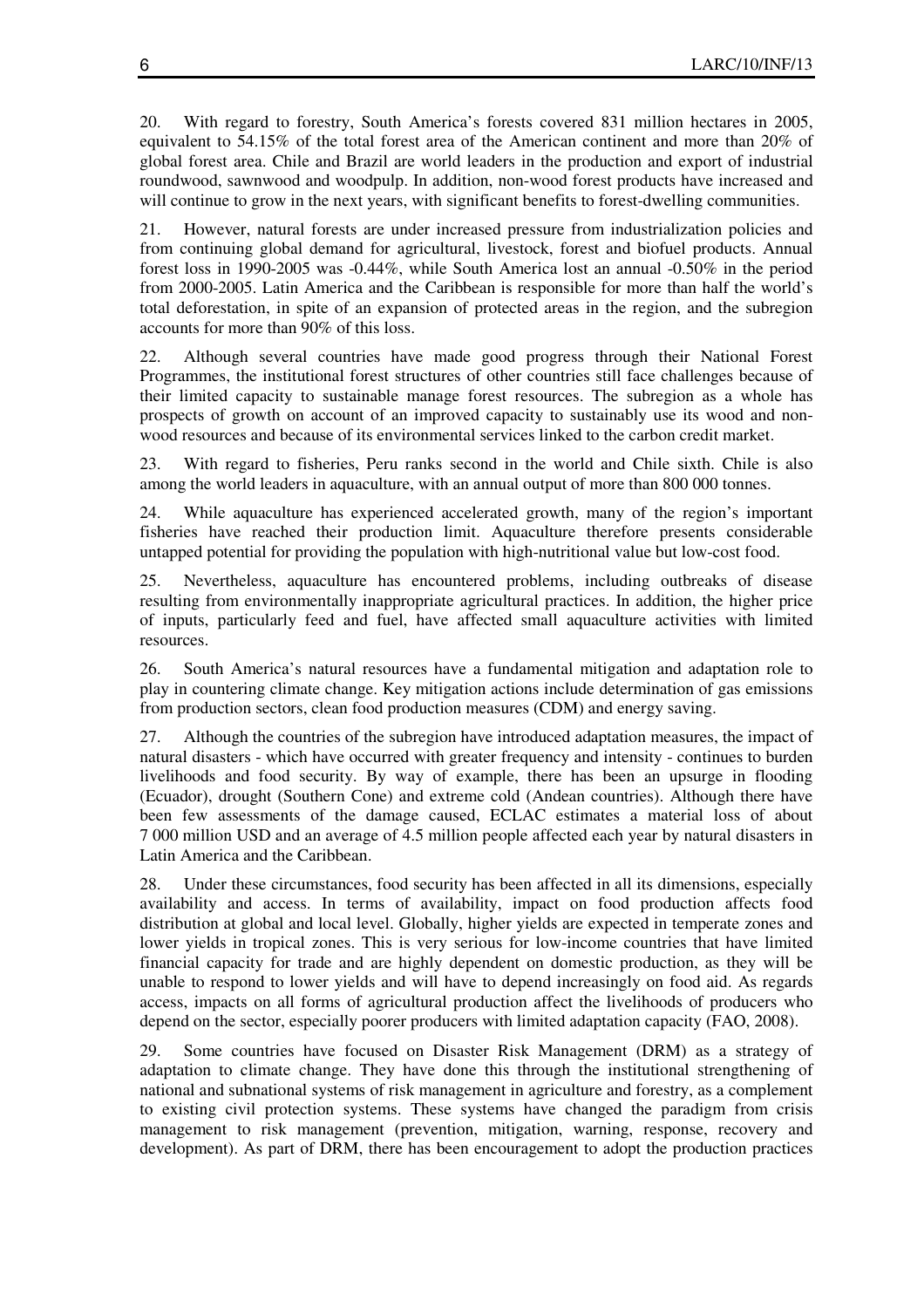of Disaster Risk Reduction (DRR) at local level through training, systematic application of good practices, inclusion and transfer of traditional knowledge.

30. Although the countries of this subregion have undoubtedly pursued their commitments under the United Nations Framework Convention on Climate Change (UNFCCC), challenges continue to exist in the development and implementation of corresponding actions at subnational and local level.

## **III. CRITICAL AREAS OF ATTENTION**

31. Different priority areas of attention have been established in accordance with the process illustrated in Figure 1. This has produced a coordinated framework of action for FAO and its counterpart national institutions. The priority areas are summarized in Table 1.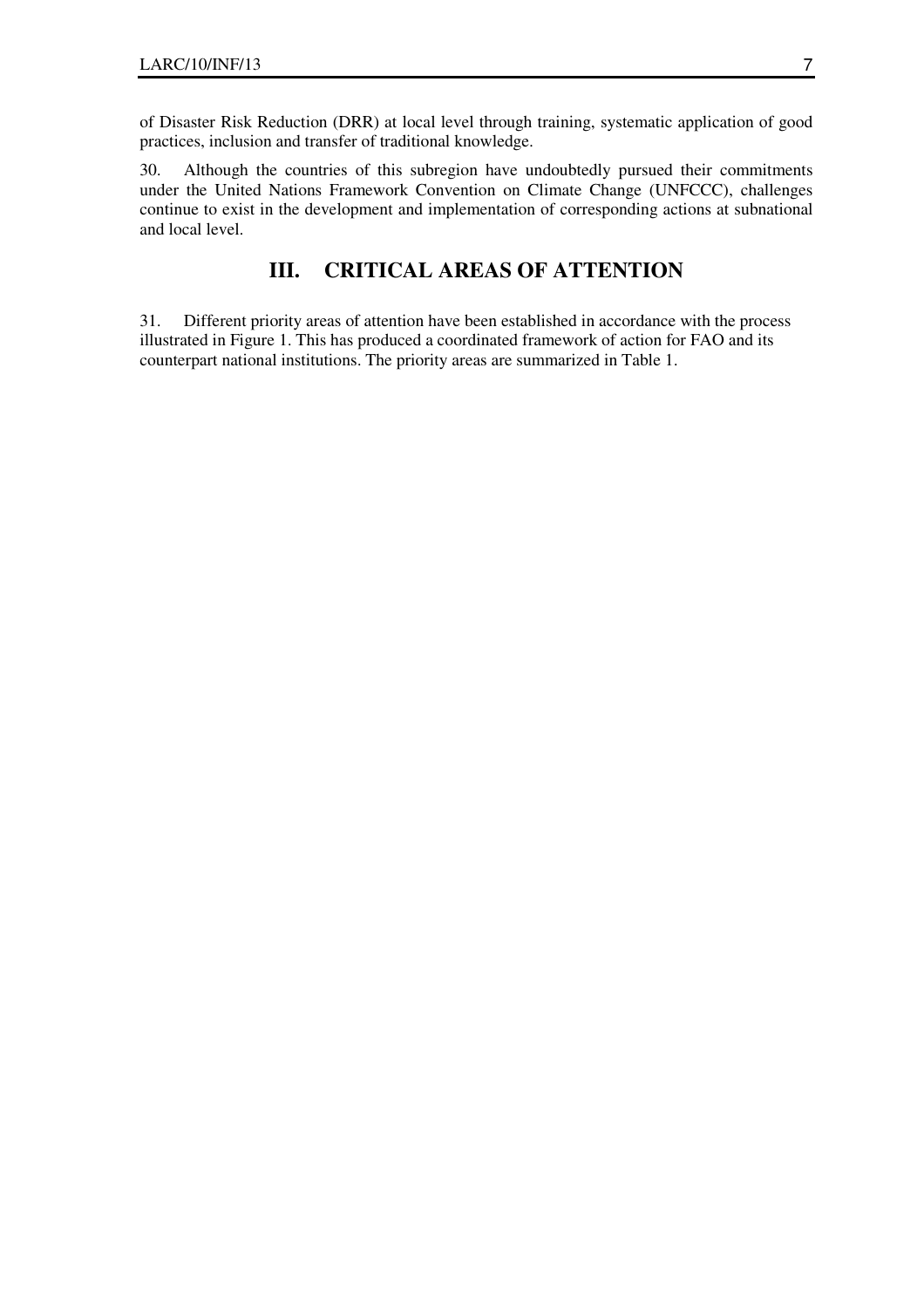### **Table 1.** Areas and priorities defined for the subregion

| <b>Thematic area</b>             | <b>Priority</b>                                             |
|----------------------------------|-------------------------------------------------------------|
| 1. Food and nutritional security | 1.1 Family farming                                          |
|                                  | 1.2 Public policies to reduce hunger and child malnutrition |
|                                  | 1.3 Urban and periurban agriculture                         |
| 2. Sustainable rural development | 2.1 Recovery of traditional technologies and products       |
|                                  |                                                             |
|                                  | 2.2 Sustainable development of aquaculture and fisheries    |
|                                  | 2.3 Sustainable development of livestock production         |
|                                  | 2.4 Sustainable forest management                           |
| 3. Agrifood quality and safety   | 3.1 Food control systems                                    |
|                                  | 3.2. Public food safety policies                            |
|                                  |                                                             |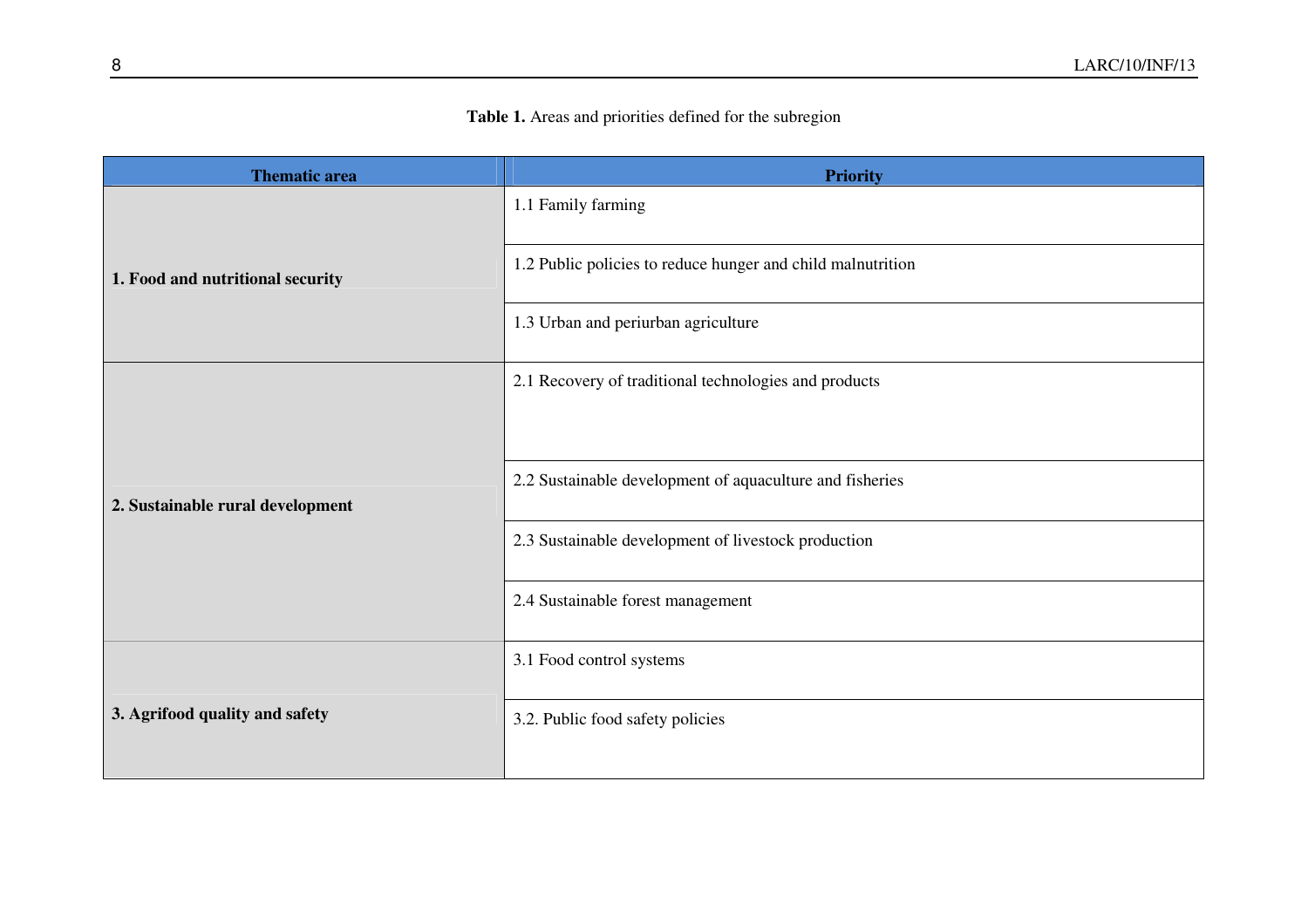| 4. Plant, animal, aquaculture and forest health                                | 4.1. Transboundary animal pests and diseases                                                                                   |
|--------------------------------------------------------------------------------|--------------------------------------------------------------------------------------------------------------------------------|
|                                                                                | 4.2. Diseases in organisms of importance to aquaculture                                                                        |
|                                                                                | 5.1 Conservation and sustainable use of genetic resources, soil and water for food and agriculture                             |
| 5. Climate change, natural resource management<br>and disaster risk management | 5.2 Adaptation and mitigation of environmental challenges from climate change                                                  |
|                                                                                | 5.3 Disaster risk management as a national and subnational priority and adoption of local disaster<br>risk reduction practices |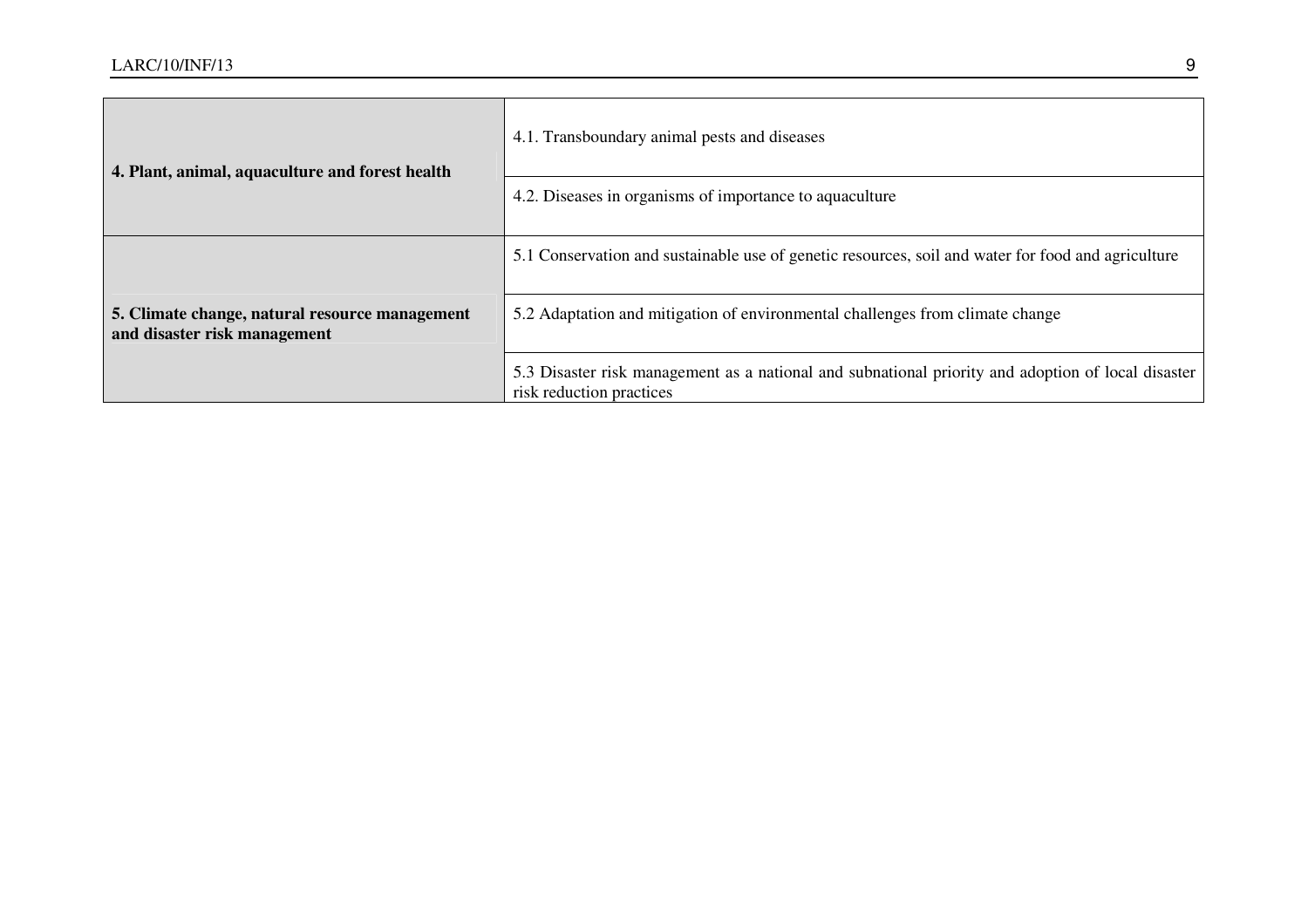### **Food and nutritional security**

## *Family farming (FF)*

32. Family farming is of great importance to the subregion, primarily because of its contribution to sectoral employment, amounting to 77% in Brazil, 57% in Chile and 57% in Colombia. As regards holdings, FF accounts for almost 90% of total farm holdings in these same countries, but despite its contribution to rural employment and overall number of holdings, its contribution to sectoral production value is significantly lower: 38% in Brazil, 27% in Chile and 41% in Colombia. This indicates that FF is faced not so much with a problem of employment but more with a challenge of low incomes associated with low productivity. Few private assets, and limited access to public goods and services and to funding are some of the factors affecting its productivity and competitiveness.

33. It is essential to note that FF is highly heterogeneous on account of its socio-demographic characteristics, spatial location, uneven access to public and private assets and its income generation strategies, all of which tells us that there is no single recipe for policy-making. It is important to differentiate between subsistence, transitional and consolidated FF when providing assistance to programmes of access to credit, transfer of assets, building of capacity and provisional employment and assistance to vulnerable households and social safety nets.

34. New ways of sustainably encouraging agricultural production promote self-management and self-sufficiency of small and medium farmers, supporting their inclusion in local and international markets.

### *Public policies to reduce hunger and child malnutrition*

35. Current policy-making and project formulation in this field includes characteristics that ensure inclusive, cross-sectoral and multi-dimensional actions. When designing policy for food and nutritional security, agencies and organizations consider elements such as decentralization, institutional capacity building (regional, national, local), knowledge management and citizen participation.

36. The identified priority is integral to achievement of the first Millennium Goal, for which FAO provides assistance in the design, evaluation and generation of information at national, subnational and local level, with a focus on the more vulnerable groups. The need for national food and nutritional security policy in the subregion offers scope for actions to facilitate the sustainable intensification of production, food safety and the promotion of urban and periurban agriculture (especially in the Andean countries).

#### *Urban and periurban agriculture*

37. The development of urban and periurban agriculture complements the self-sufficiency of resource-poor families, either through food for home consumption or income from local sale. This form of production allows families to reduce their food expenditures and thus to release funds for other purposes, and to engage in small local businesses that remain outside the dynamics of wholesale markets.

38. The Organization plays its part by providing support to the design and implementation of policies at national and local level, capacity building , processing and exchange of experiences, and promotion of the subregional network on urban and periurban agriculture.

#### *Negotiations on international trade of agricultural and forest products*

39. The promotion of food security is directed not only towards increasing production but also towards obtaining foods that meet international standards, thus providing equality of status among the countries of the subregion. Public policies must therefore incorporate food safety as an intervention area. In this context, FAO supports work with national, regional and transboundary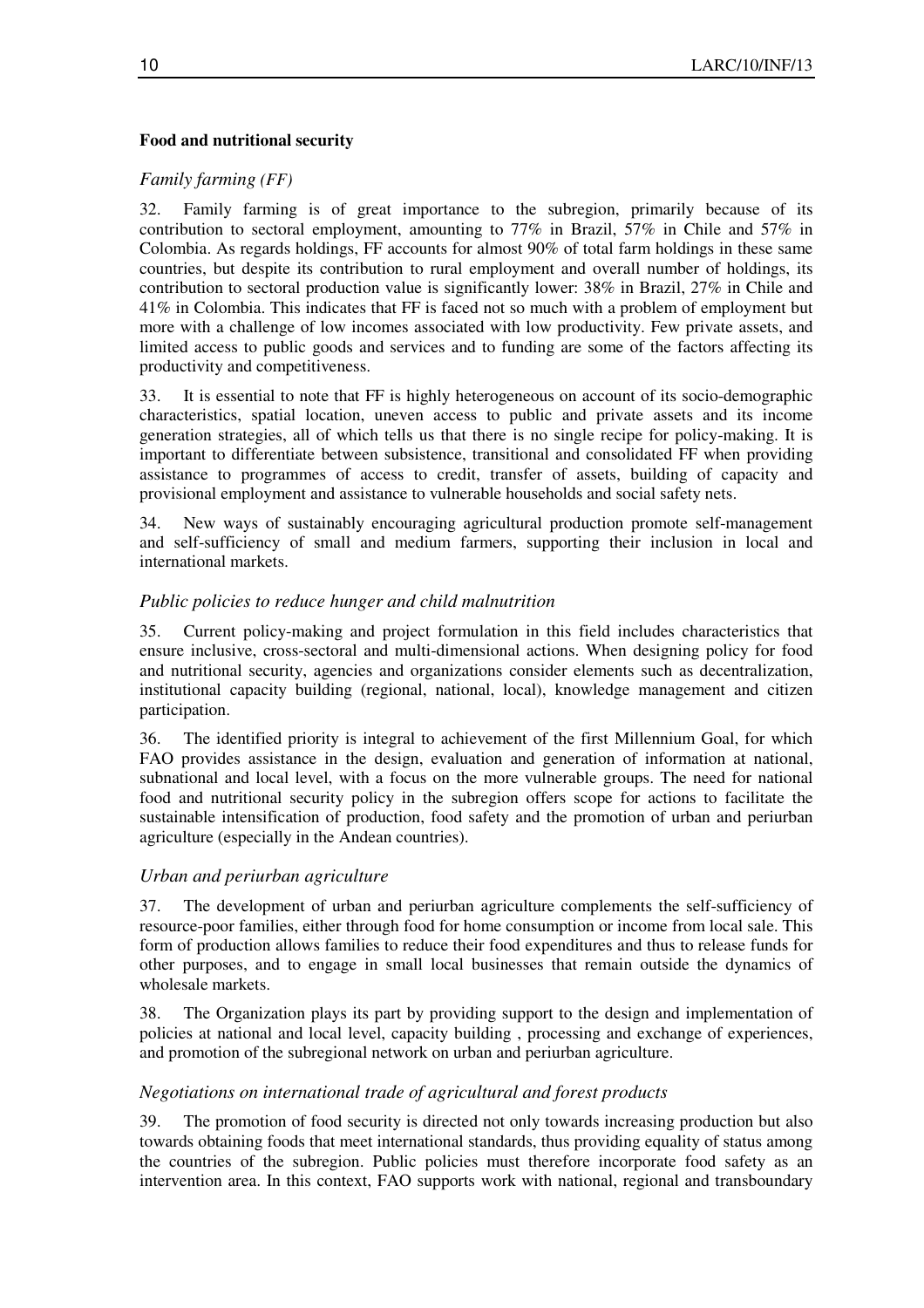mechanisms for the control of animal diseases and agricultural pests, providing subregional organizations and ministries with greater capacity to generate and negotiate agreements on international trade of agricultural and forest commodities.

#### **Sustainable rural development**

## *Recovery of traditional technologies and products*

40. Family farming and the recovery of traditional technologies and products will enable beneficiary communities and families of prioritized territories to sustainably increase their production and consumption of traditional products. Aspects such as land tenure and a legal framework of support to indigenous communities have been, and are, areas of work in different countries of South America and a focus of strong interagency cooperation.

41. A contribution to strengthening technologies, coupled with the development of systems of agricultural information and certification (fair trade, pesticide management, institutional strengthening and a system of conservation of native germplasm) are all aspects of work aimed at providing adequate conditions for the self-sustainable development of family farming.

## *Sustainable development of aquaculture and fisheries*

42. The exploitation of fishery resources has increased, with Ecuador, Bolivia, Peru and Chile directing their actions towards the sustainable development of small-scale, artisanal fisheries and aquaculture. The subregion has focused on strengthening the institutional framework for fisheries and small-scale fishers in order to ensure their self-sufficiency and sustainability of production.

43. Efforts are being concentrated on production systems that incorporate responsible fisheries and good aquaculture practices (GAPs) in national policy. Actions are therefore being taken to incorporate technical guidelines for certification, to increase native fish species produced in sustainable culture systems and to promote systems of land-use management that include aquaculture zoning.

#### *Sustainable development of livestock production*

44. Livestock production will benefit from the growth of domestic and global demand for animal-based products, while small-scale production will provide employment and food security to millions of people. However, any increase in productivity must also consider the need to reduce environmental impact.

45. Good Livestock Production Practices (GLPPs) need to be incorporated into national policies and production on different scales, calling for the adoption of a regional/subregional strategy to rehabilitate degraded rangelands and to sustainably intensify production under integrated systems.

#### *Sustainable forest management*

46. Safeguarding each country's forest resources is an integral part of reforestation under the National Forest Programmes. Peru and Ecuador are noticeably active in combating illegal logging through forest traceability programmes and programmes to control desertification and forest degradation. Sustainable forest use promotes alternative benefits, including non-wood resources, environmental services and ecosystem conservation.

47. Institutional strengthening centres on the continuation of successful policies involving forest stakeholders and institutions in the sustainable management of forests and protected areas, with Good Forest Practices (GFPs) incorporated into national policy frameworks and applied by producers in the countries of the subregion.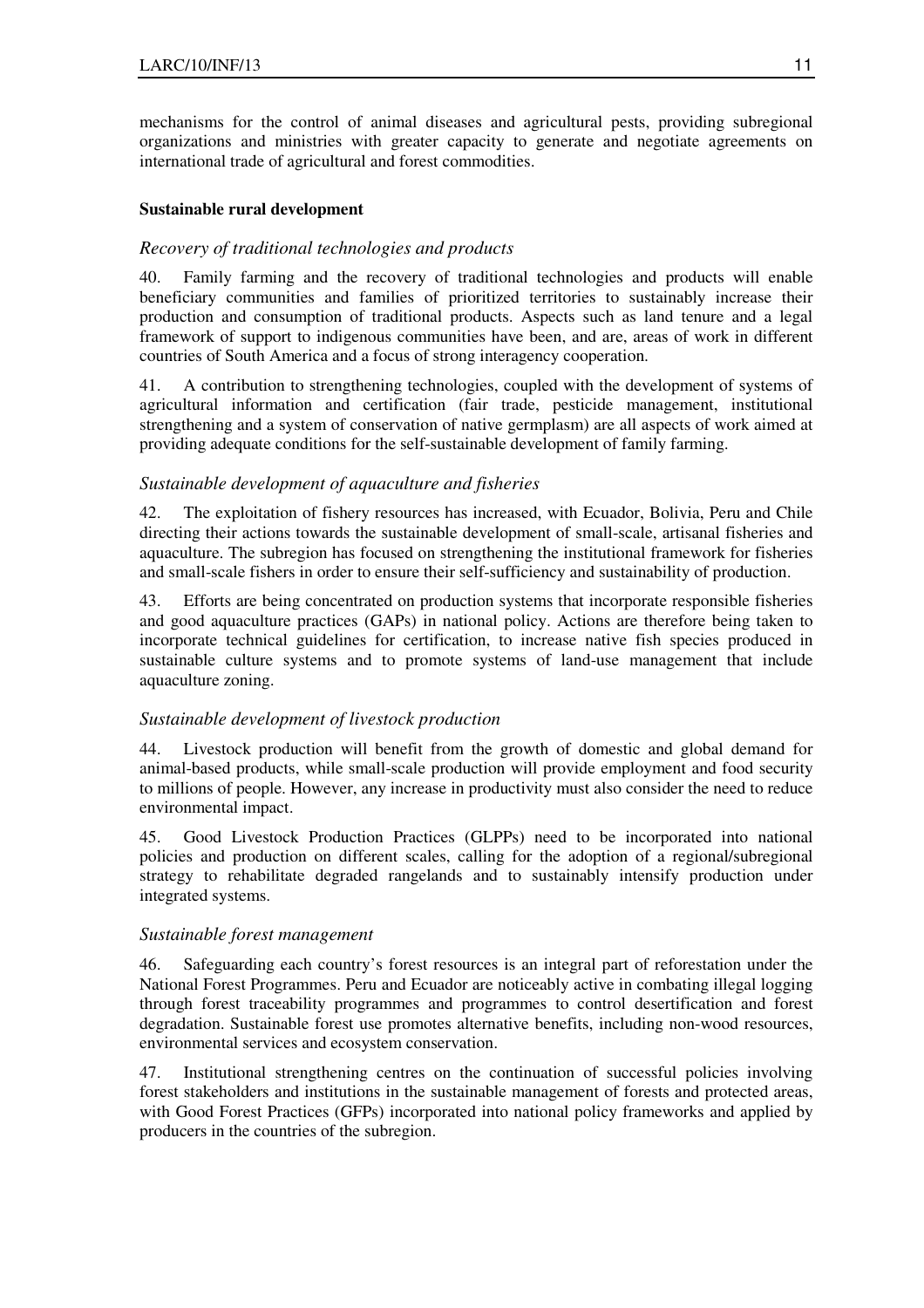## **Agrifood quality and safety**

### *Food control systems*

48. Agrifood products need to adhere to international standards for both agricultural exports and domestic consumption. Emphasis is therefore placed on the equivalence of control systems to ensure food quality and safety and to apply internationally harmonized standards.

## *Public food safety policies*

49. Given the importance of food safety in the context of food and nutritional security, emphasis is placed on incorporating food safety into national FNS policies and generating agreed plans of action in this area.

### **Plant, animal, aquaculture and forest health**

### *Transboundary animal pests and diseases*

50. Subregional concern for plant and animal health is very apparent in Chile, Ecuador and Bolivia, with the latter two implementing a plan for the eradication of foot-and-mouth disease. Work is also under way on safeguarding the genetic pool of species at risk, seeking their sustainable use and conservation and ensuring better management of food security.

51. Countries need to be involved in the regional plan for the prevention of HPAI, and national regulatory monitoring and evaluation systems need to be strengthened to reinforce subregional and national mechanisms of control of animal diseases and pests. Finally, special attention should be given to assistance to the eradication of foot-and-mouth disease, through national plans and rapid response plans for FMD.

#### *Diseases in organisms of importance to aquaculture*

52. Given the importance of aquaculture, especially in vulnerable coastal communities, emphasis is placed on strengthening disease prevention through harmonized certification systems and standards on the translocation of aquatic organisms.

#### **Climate change, management of natural resources and disaster risk management**

### *Conservation and sustainable use of genetic resources, soil and water for food and agriculture.*

53. The national programmes of Bolivia, Peru and Colombia are improving the sustainable management and recovery of catchment basins, adding to the institutional strengthening of their corresponding organizations.

54. The broad natural diversity that exists in the subregion poses a number of challenges for natural resource management, including:

- responsible environmental management of livestock systems;
- promotion of natural resource management and adaptation to climate change;
- management of wetlands;
- biodiverse agricultural systems managed and used sustainably by local communities;
- preservation of genetic pool in areas at risk;
- improved management of agricultural residues;
- integrated pest management.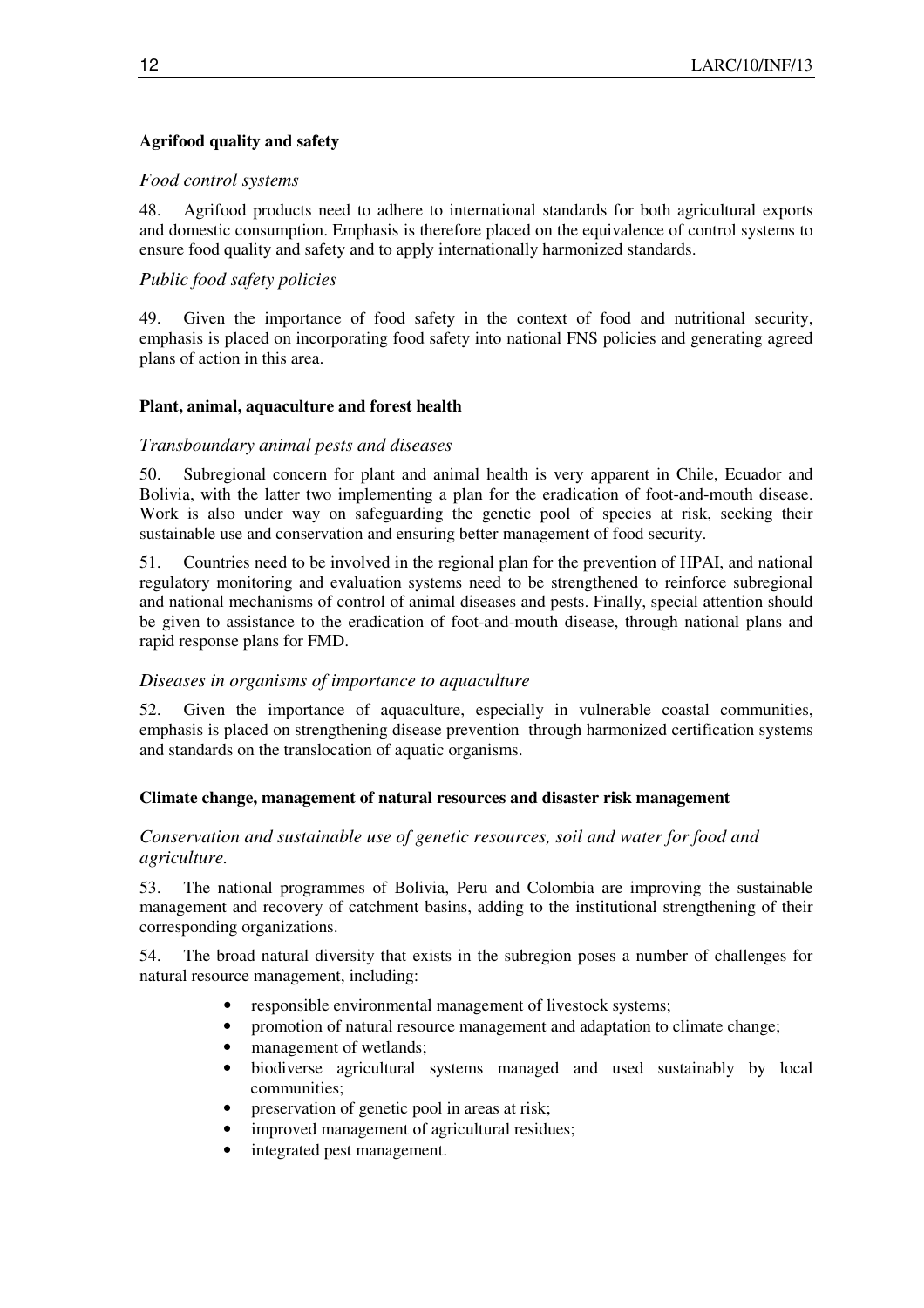## *Adaptation and mitigation of environmental challenges from climate change*

55. Within the United Nations Framework Convention on Climate Change, the countries need to have a climate change plan of action that will produce policies and strategies of adaptation and mitigation for crop cultivation, livestock production, forestry, fisheries and aquaculture.

*Disaster risk management (GRM) as a national and subnational priority and adoption of local practices for disaster risk reduction (DRR)* 

56. There has been an appreciable advance in DRM and DRR in the countries of the subregion. Important for disaster risk management has been the institutional strengthening of national systems, while local practices have been promoted for disaster risk reduction. Where there has clearly been a shift from crisis management to risk management, challenges still exist regarding the institutional stability of the risk management approach; the generation and dissemination of information on threats and vulnerability factors at all levels; the exchange of knowledge and culture change; and improved preparation for emergencies.

## **IV. PUBLIC POLICY RECOMMENDATIONS**

57. Small and medium agriculture are therefore important drivers of the agricultural and forestry economy. The potential that exists in Latin America for increasing yield per agricultural area should be harnessed and stimulated through policies that promote access to research, development and innovation in the different rural zones.

58. Small and medium agriculture need to be integrated into the agrifood chains to establish rural business models, using and improving traditional technologies and thus enhancing the food and nutritional security of communities. In addition, efficient land use requires appropriate technology, so public and private investment needs to be directed towards appropriate irrigation techniques for water demand and sustainable use.

59. Priority attention to climate change is an ongoing global and local concern, requiring the development of national adaptation and mitigation plans within stable institutional structures that provide for capacity building, research, innovation and the generation of incentives.

60. Emergency situations from natural hazards (droughts, cold waves, floods, etc.) and manmade disasters (social unrest and armed conflict) are increasingly frequent. This calls for a strengthening of disaster risk management to prevent and mitigate the impact of disasters and to promote risk reduction practices in order to bolster community resilience and protect livelihoods.

61. Livestock production could contribute to the safeguarding of the environment and the rural world without entailing loss of profitability, but that will require greater investment in technology, research and development. It will also mean coordinating efforts for disease control (animal health) and involving small-, medium- and large-scale producers. Livestock production will thus move centre stage in strengthening FNS, reducing poverty and enhancing natural resource management.

62. Small-scale aquaculture needs to be boosted to help alleviate poverty and improve FNS by promoting business know-how and facilitating access to capital, fixed assets and inputs. This will require consideration of an ecosystem approach for the sustainable exploitation and conservation of fishery resources.

63. Globalization opens a competitive divide between rural producers. Observance of food quality and safety standards is therefore fundamental for small and medium producers.

64. The conservation and valuation of forests and forest products should be improved, with actions taken to combat climate change through payment for environmental services, supply of non-wood forest products and production of biofuels (cellulosic ethanol).